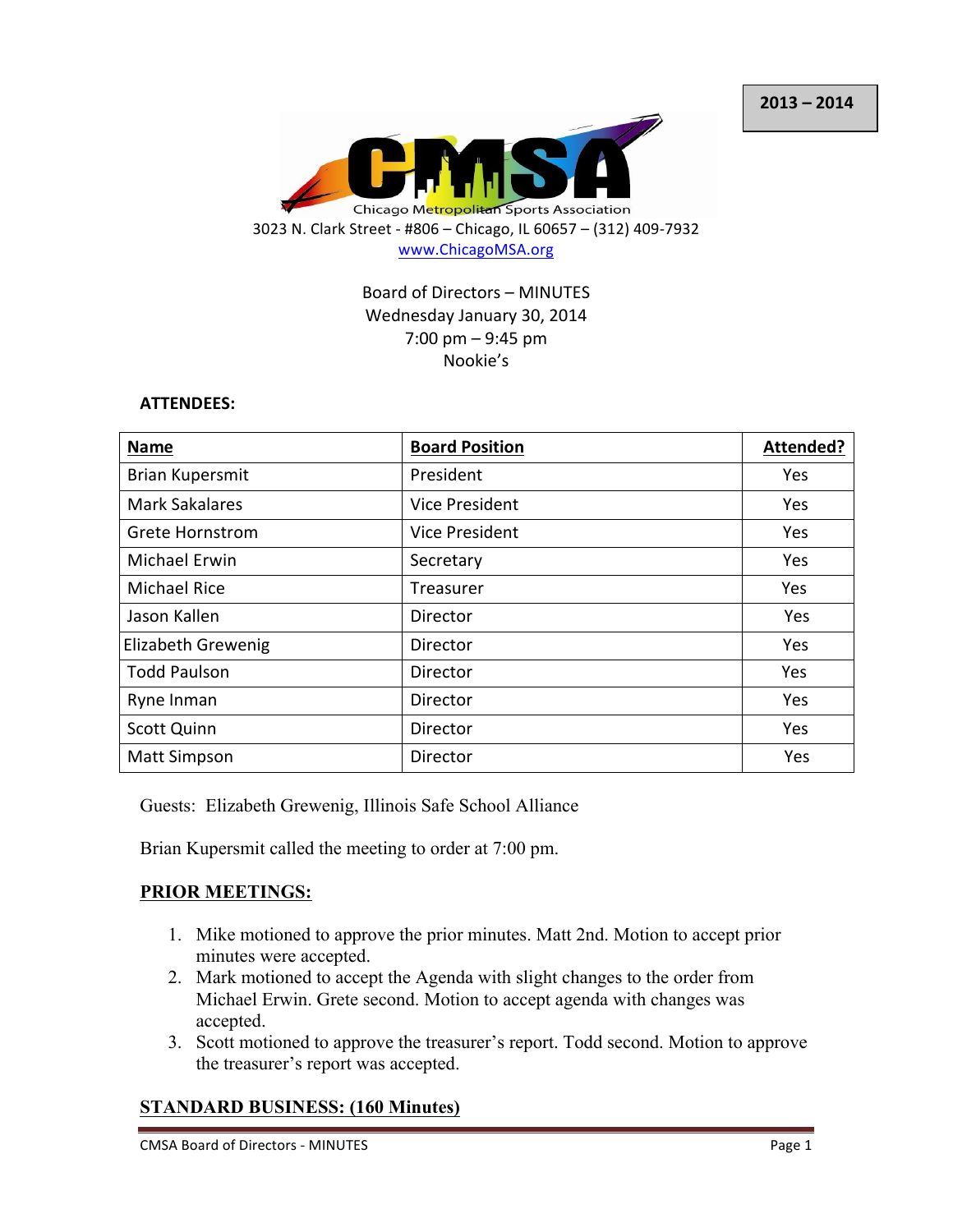- 1. Treasurer's report/final audit 15 minutes
	- a. CMSA membership is up 175 memberships year over year
		- i. Badminton membership is higher than last year
		- ii. Women's basketball membership is up year over year
	- b. Annual party budget slightly over budget
	- c. 1099s went out to everyone in the league that were due one
	- d. Audit final report will be available at the Feb CMSA board meeting
- 2. Filling vacant board spot 15 minutes
	- a. Board met with Elizabeth Grewenig
	- b. Grete motioned to accept Elizabeth as a board member, JK seconded. Motion carried.
- 3. Bowling charity event 15 minutes (guests)
	- a. Illinois Safe Schools Alliance approached CMSA about reaching out to our membership to help with a sports related fundraiser. The following members from the Alliance presented to the board:
		- i. Lawrence Gay Straight Alliance coordinator
		- ii. Alexia Development Coordinator plays summer and fall CMSA softball
	- b. Bowl-a-thon is a fundraiser to raise money for dances, meetings, transportation, etc.
		- i. 14 lanes of bowlers raised \$14,000 last year and only spent \$1,000
	- c. Looking for lane captain to raise \$1,500
	- d. Goal of 10 GSAs participating this year.
		- i. Program open State wide
	- e. Scott motioned to engage our membership to support this event. Matt seconded. Motioned passed.
- 4. Branding update 15 minutes
	- a. Branding committee report to the board focused on new logo and commissioner communication tools.
	- b. Branding timeline TBD at the next meeting
- 5. College outreach 5 minutes
	- a. Goal is to bring LGBT college students together with the CMSA membership for an open gym (volleyball, soccer, Badminton, Basketball, etc)
	- b. Brian is working with the Loyola campus LGBT group to organize
	- c. 19+ LGBT youth to Broadway Armory
	- d. Date March 10
- 6. Commissioner liaison proposal 10 minutes
	- a. Grete presented a detailed proposal to the group with the end goal of having a board resource for commissioners who need/want help. This will improve the communication between the board and individual sports.
		- i. Focus on full board member involvement with different sports
			- 1. Board members will take two sports
	- b. Only four board members have been commissioners
	- c. Board members' role will be a sounding board not a micro-manager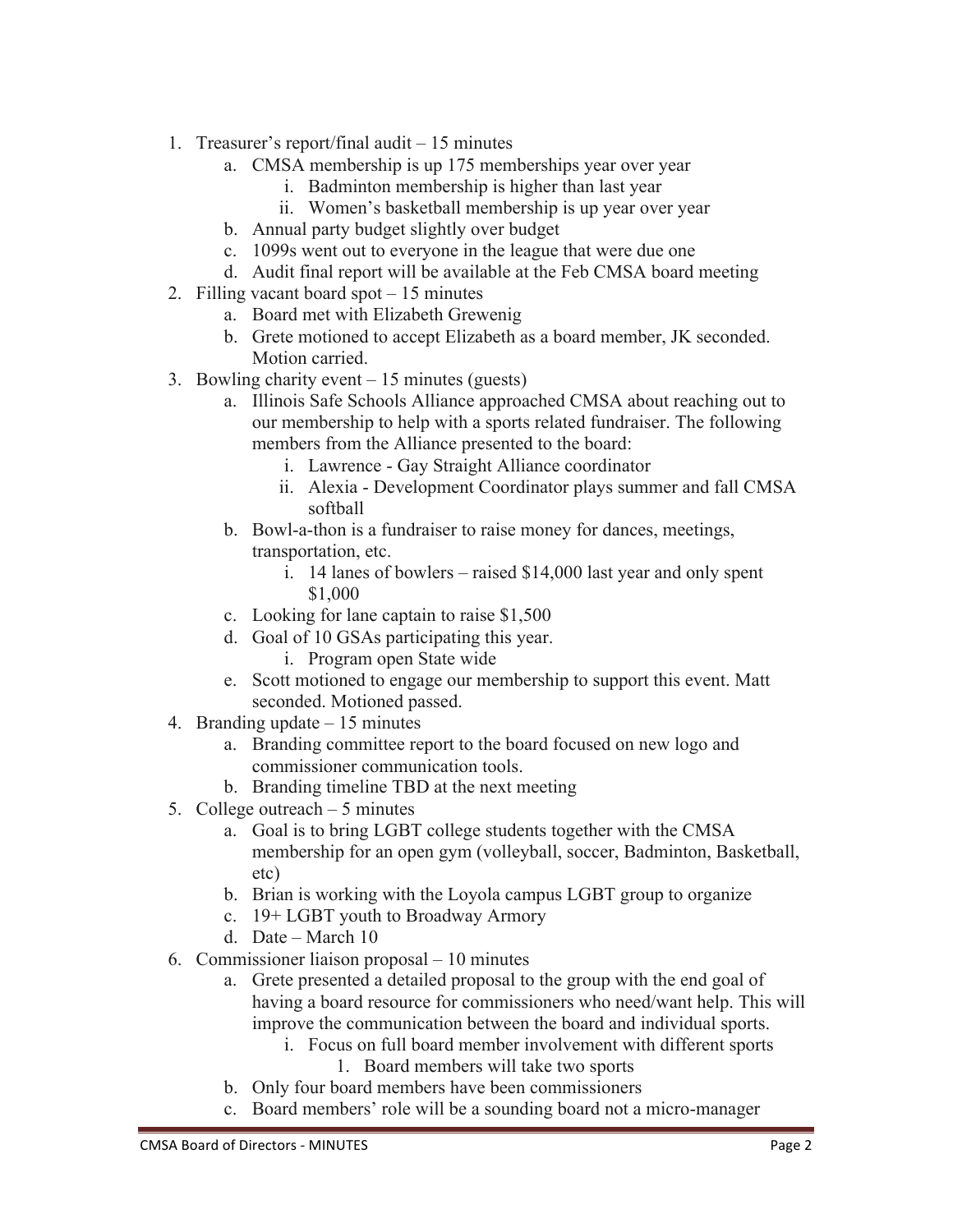- d. Grete and BK to develop survey monkey get feedback from commissioners
- 7. Code of conduct review 10 minutes (tabled to Feb meeting)
- 8. Softball discussion 25 minutes
	- a. Scott motioned to go into executive session, MOR2 second.
- 9. Recap of annual party what's next 10 minutes
	- a. Sam Hamilton is already moving forward with the 2015 party
	- b. Positive overall feedback to the party
	- c. Board to forward Brian feedback ASAP.
		- i. Liked/Hated/Has to change
- 10. Constant contact shift 5 minutes
	- a. Will begin using Constant Contact when they receive payment from CMSA
- 11. Self defense 5 minutes (tabled to Feb board meeting)
- 12. Pool update 5 minutes
	- a. Begins next week
	- b. Response to CMSA pool has been very positive
- 13. Badminton update 5 minutes
	- a. 39 teams as of January  $30<sup>th</sup>$ 
		- i. Season kicks off in February

Two-minute updates:

- 14. Charity application
	- a. Scott made motion to post and move along. Mark second.
- 15. Email
	- a. We have now switched over to a new Google platform and have unlimited emails
- 16. Website
	- a. Continue to tweak site and address concerns as they arise.
	- i. Leagues button changed to play, leagues that are in play
- 17. Street festivals
	- a. Midsummer fest application is due in April
	- b. Waiting for more current information for Pridefest
- 18. Commissioner handbook
	- a. Printing is complete.
	- b. Each book cost \$14
- 19. Social media twitter, Instagram, linkedin
	- a. Instagram Todd to start a CMSA instagram account
- 20. Printed magazine
	- a. Cost becomes an issue for developing a CMSA magazine
	- b. Looking into interactive/online mag Todd/Ryne
- 21. Commissioner's dinner
	- a. February 4th
	- b. Board to email Brian ASAP items that they want added to the agenda